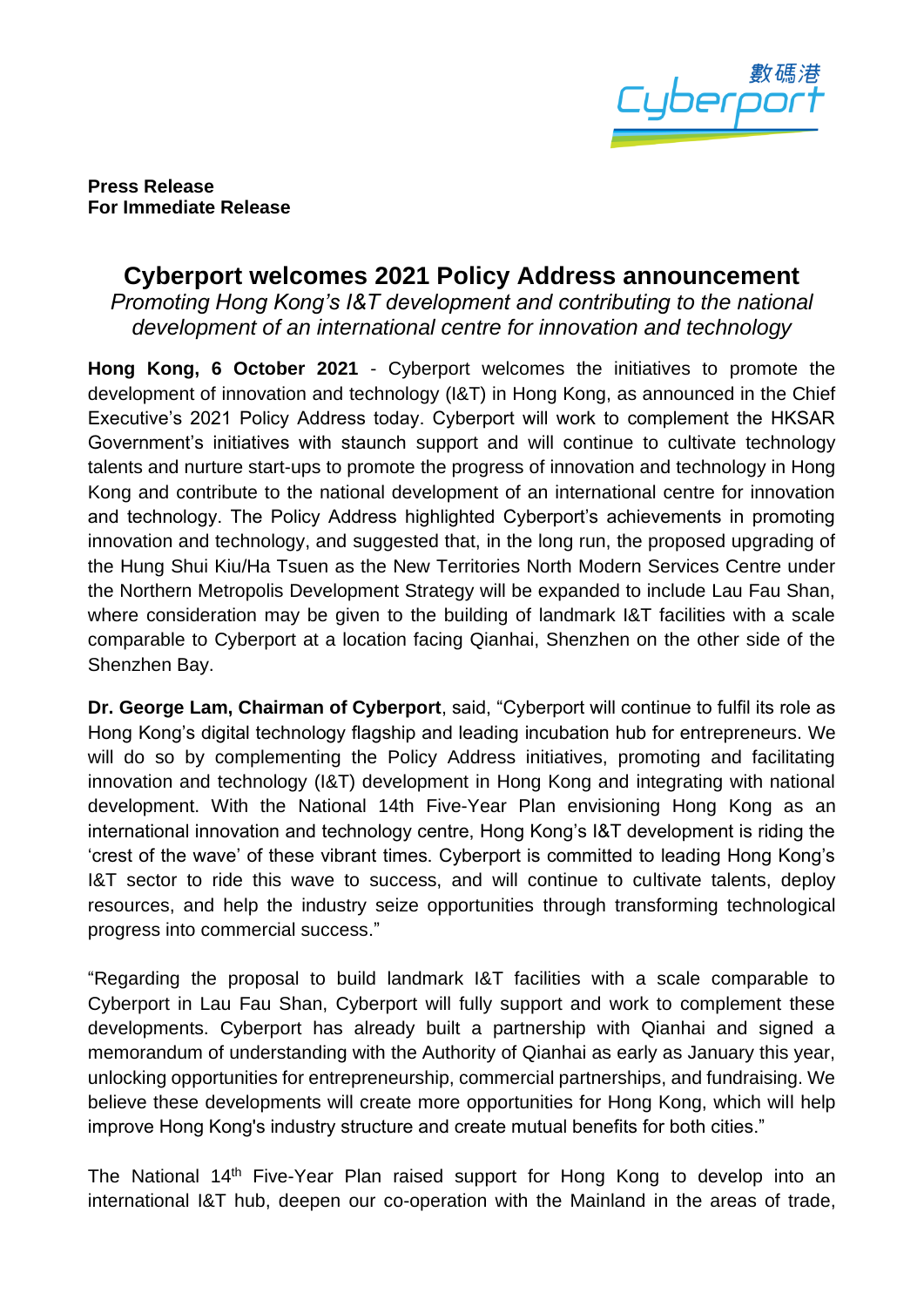

innovation and technology and expand the mutual access between the financial markets of the Mainland and Hong Kong, allowing Hong Kong to promote the development of FinTech. With nearly 400 FinTech companies in its community, Cyberport is home to the largest FinTech community in Hong Kong and continues to facilitate the diverse development of the FinTech start-up ecosystem. Cyberport provides training for financial practitioners and creates FinTech related job opportunities through various subsidies and talent cultivation initiatives to promote digital transformation of the financial industry.

Cyberport has accommodated a number of technology enterprises and incubated five unicorns, covering the areas of FinTech, smart living and digital entertainment. It is estimated that for every \$1 invested by Cyberport, an external investment of \$13 would be attracted. Over the past three years, the start-ups in Cyberport have also attracted investment of over \$12.5 billion. As one of Hong Kong's key I&T flagships, Cyberport has commenced relevant works of the expansion project. The facilities in the new building include offices, co-working space, a data services platform, a multifunction hall and ancillary facilities to cater to keen demand in development from start-ups, providing more platforms for start-ups to conduct development and trial of new products, and to showcase I&T solutions. The expansion will further strengthen I&T infrastructure of Hong Kong, creating favourable conditions for industry development to complement national I&T advancement.

Cyberport is also pleased to see the Policy Address mention the development of Hong Kong as an East-meets-West centre for international cultural exchange, where leveraging technology is one of the major directions. There are in fact many start-ups working in ArtTech within Cyberport's community that are ready to provide diverse applications for creators and artists. Earlier, Cyberport organised a digital art exhibition with local artists with an aim of facilitating cooperation between the arts and the innovation and technology sectors, and promoting industry development for arts and culture.

The policy address also proposes, in addition to the policy objectives of supporting elite sports, maintaining Hong Kong as a centre for major international sports events and promoting sports in the community, the further promotion of sports development in Hong Kong through enhanced professionalism in the sports sector and development of sports as an industry. Cyberport believes Sports Technology is closely related to enhancing the performance of athletes, and many of its start-ups are combining artificial intelligence, big data and IoT technology with smart devices and equipment, which can be widely used to improve athletes' training and promote professionalism in sports. The development of sports as an industry also brings great business opportunities for these companies and, in the long run, can provide young people and even retired athletes with employment and development opportunities in the innovation and technology industry.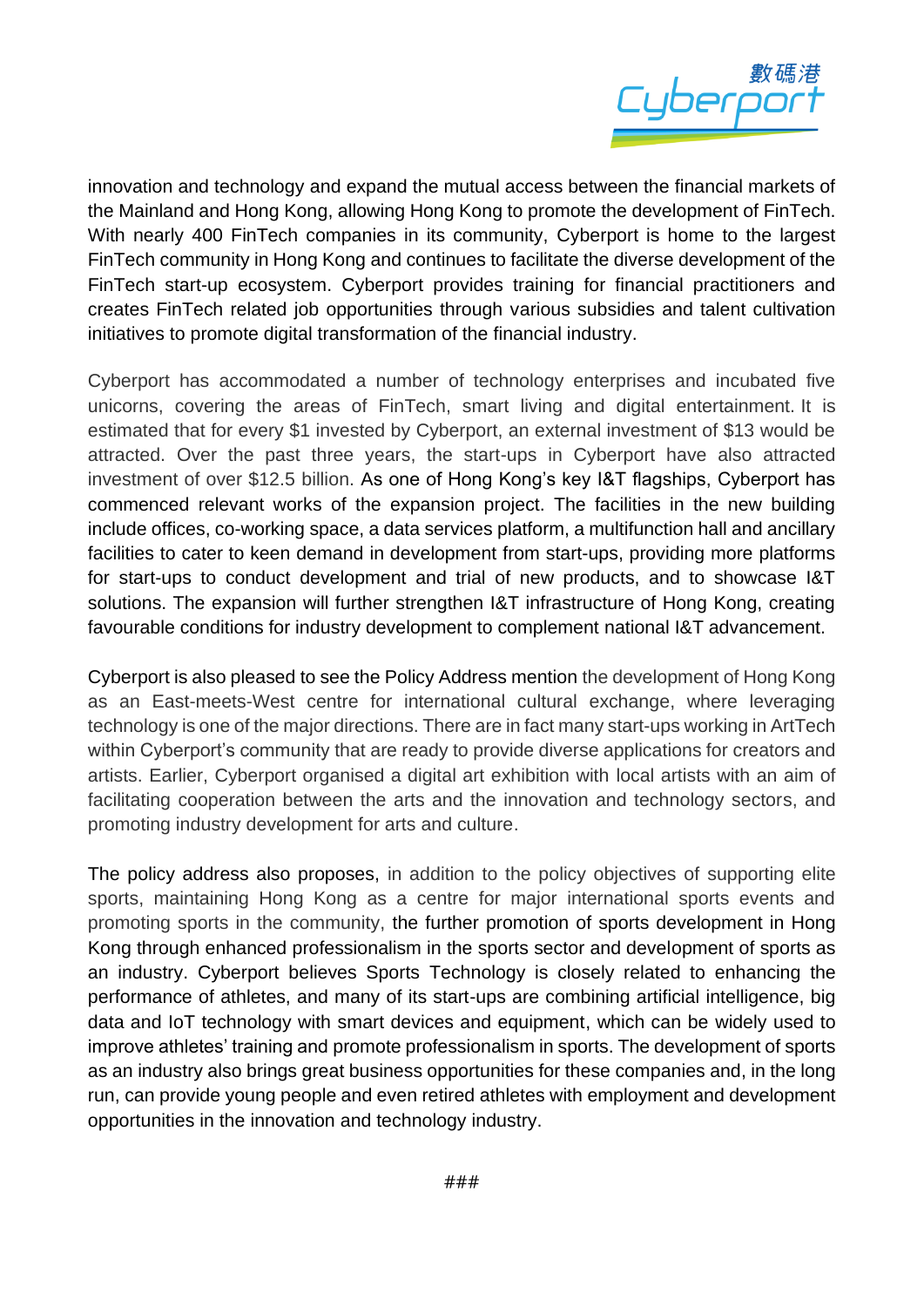

For high-resolution photos, please download via this [link.](https://drive.google.com/drive/folders/1zGxrV3pDBBSeOrZ8XI2hy6hE7bNCjojb?usp=sharing)



**Dr. George Lam, Chairman of Cyberport**, says Cyberport will continue to fulfil its role as Hong Kong's digital technology flagship and leading incubation hub for entrepreneurs, and will do so by complementing the Policy Address initiatives, promoting and facilitating innovation and technology (I&T) development in Hong Kong and integrating with national development.

For media enquiry, please contact:

**Cyberport**  Sandra Chong T: (852) 3166 3867 E: [sandrachong@cyberport.hk](mailto:sandrachong@cyberport.hk) **Yuan Tung Financial Relations** Agnes Yiu T: (852) 3428 5690 E: [ayiu@yuantung.com.hk](mailto:ayiu@yuantung.com.hk)

## **About Cyberport**

Cyberport is an innovative digital community with over 800 on-site start-ups and technology companies. It is managed by Hong Kong Cyberport Management Company Limited, wholly owned by the Hong Kong SAR Government. With a vision to be the hub for digital technology, thereby creating a new economic driver for Hong Kong, Cyberport is committed to nurturing a vibrant tech ecosystem by cultivating talent, promoting entrepreneurship among youth, supporting start-ups, fostering industry development by promoting strategic collaboration with local and international partners, and integrating new and traditional economies by accelerating digital transformation in public and private sectors.

For more information, please visit [www.cyberport.hk](http://www.cyberport.hk/)